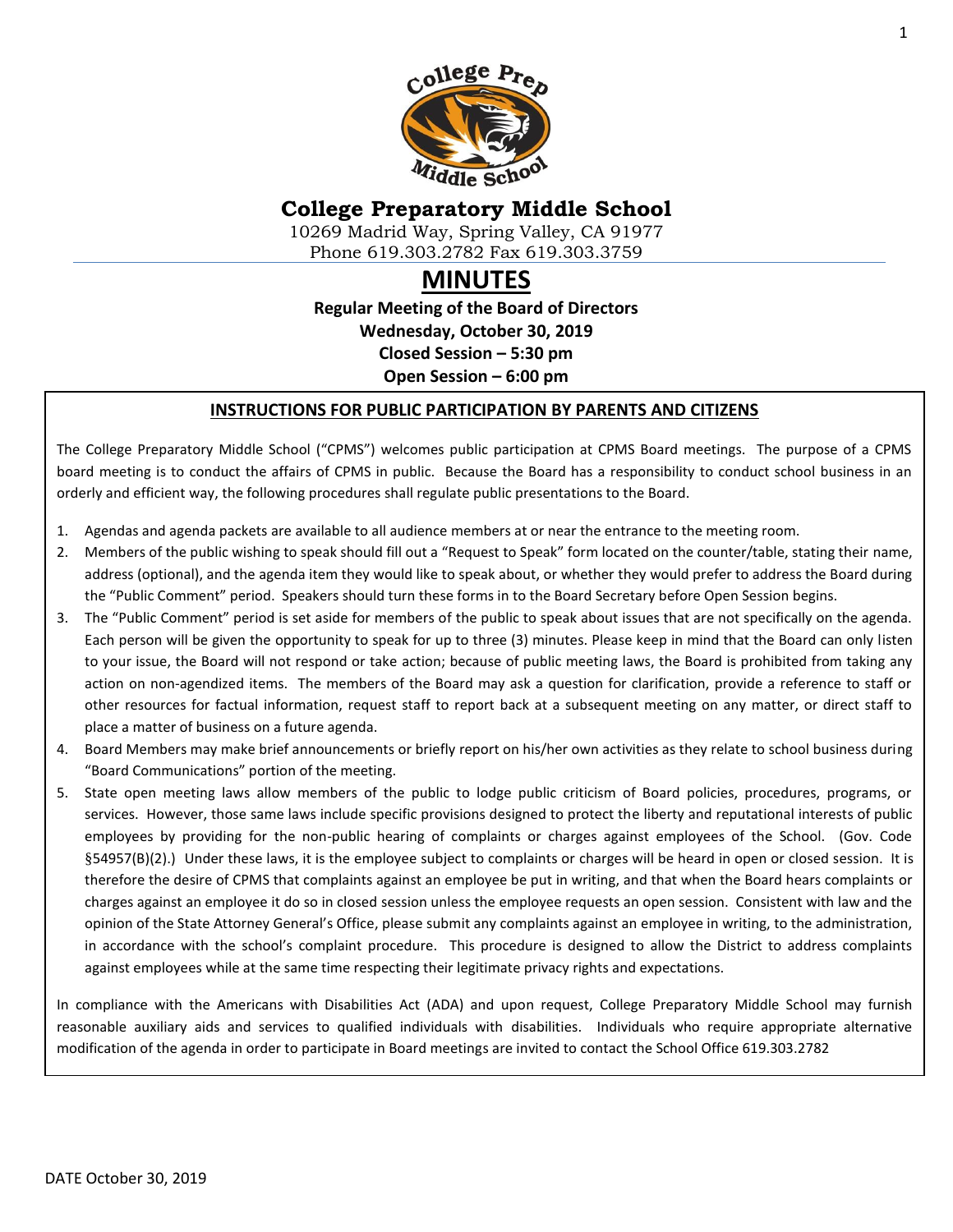# **I. PRELIMINARY**

## **A. Call to Order**

The meeting was called to order by President Meitchik at \_\_\_\_\_ p.m.

## **B. Roll Call**

|                      | Present | Absent | Arrived Late | Departed Early |
|----------------------|---------|--------|--------------|----------------|
| Corey Meitchik       |         |        |              |                |
| Alex Brizolis        |         |        |              |                |
| Lisa Dietrich        |         |        |              |                |
| Kathy Kinsella       |         |        |              |                |
| <b>Garth Hebbler</b> |         |        |              |                |

# **II. CLOSED SESSION (College Prep Conference Room)**

# **III. RECONVENE TO OPEN SESSION (Estimated start time 6:00 pm)**

Depending upon completion of Closed Session items, the Board intends to convene in Open Session at 6:00 pm to conduct the remainder of the meeting, reserving the right to return to Closed Session at any time.

**A. Pledge of Allegiance**

# **B. Report on Potential Action from Closed Session**

#### **C. Approval of Previous Minutes**

Motion by: Lisa Dietrich Seconded by: Kathy Kinsella Vote:

|                | Yes/Aye | No/Nay | Abstain |
|----------------|---------|--------|---------|
| Corey Meitchik |         |        |         |
| Alex Brizolis  |         |        |         |
| Lisa Dietrich  |         |        |         |
| Kathy Kinsella |         |        |         |
| Garth Hebbler  |         |        |         |

#### **D. Approval of Board Agenda**

Motion by: Garth Hebbler Seconded by: Lisa Dietrich Vote:

|                | Yes/Aye | No/Nay | Abstain |
|----------------|---------|--------|---------|
| Corey Meitchik |         |        |         |
| Alex Brizolis  |         |        |         |
| Lisa Dietrich  |         |        |         |
| Kathy Kinsella |         |        |         |
| Garth Hebbler  |         |        |         |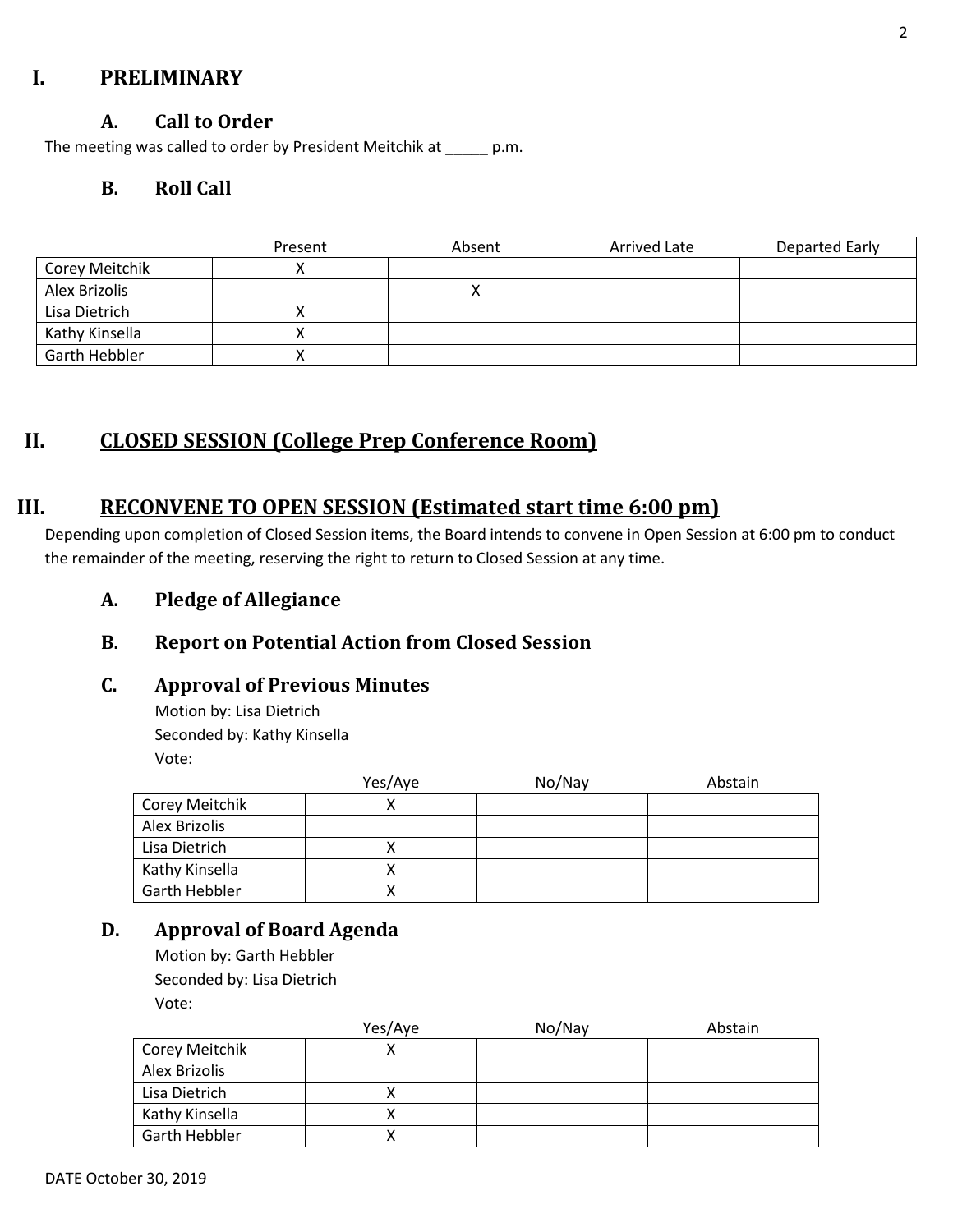# **IV. COMMUNICATIONS**

## **A. Public Comment Period**

Public comment on items not listed on the Agenda. Maximum time three (3) minutes.

#### **B. Board Communications/ Announcements**

Governing Board members make brief announcements or briefly report on his/her own activities as they may relate to school business.

#### **C. Staff Reports**

1. Director's Report: Presentation of Dashboard local indicators.

# **V. INFORMATIONAL/ACTION ITEMS**

- **A. GENERAL FUNCTIONS – No items at this time**
- **B. PUPIL SERVICES- No items at this time**
- **C. PERSONNEL SERVICES- No items at this time**
- **D. FINANCIAL AND BUSINESS**
	- *1. Informational: Budget Update Presentation by Jim Weber, Charter Impact*

#### *2. Approval to accept donation and purchase bench.*

Motion by: Garth Hebbler Seconded by: Kathy Kinsella Vote:

|                | Yes/Aye | No/Nay | Abstain |
|----------------|---------|--------|---------|
| Corey Meitchik |         |        |         |
| Alex Brizolis  |         |        |         |
| Lisa Dietrich  |         |        |         |
| Kathy Kinsella |         |        |         |
| Garth Hebbler  |         |        |         |

*3. Authorize estoppel certificate and authorize staff to take all necessary steps in that regard, and related affirmations concerning the sale of the 10269 Madrid Way property.*

Motion by: Lisa Dietrich Seconded by: Kathy Kinsella Vote:

|                | Yes/Aye | No/Nay | Abstain |
|----------------|---------|--------|---------|
| Corey Meitchik |         |        |         |
| Alex Brizolis  |         |        |         |
| Lisa Dietrich  |         |        |         |
| Kathy Kinsella |         |        |         |
| Garth Hebbler  |         |        |         |